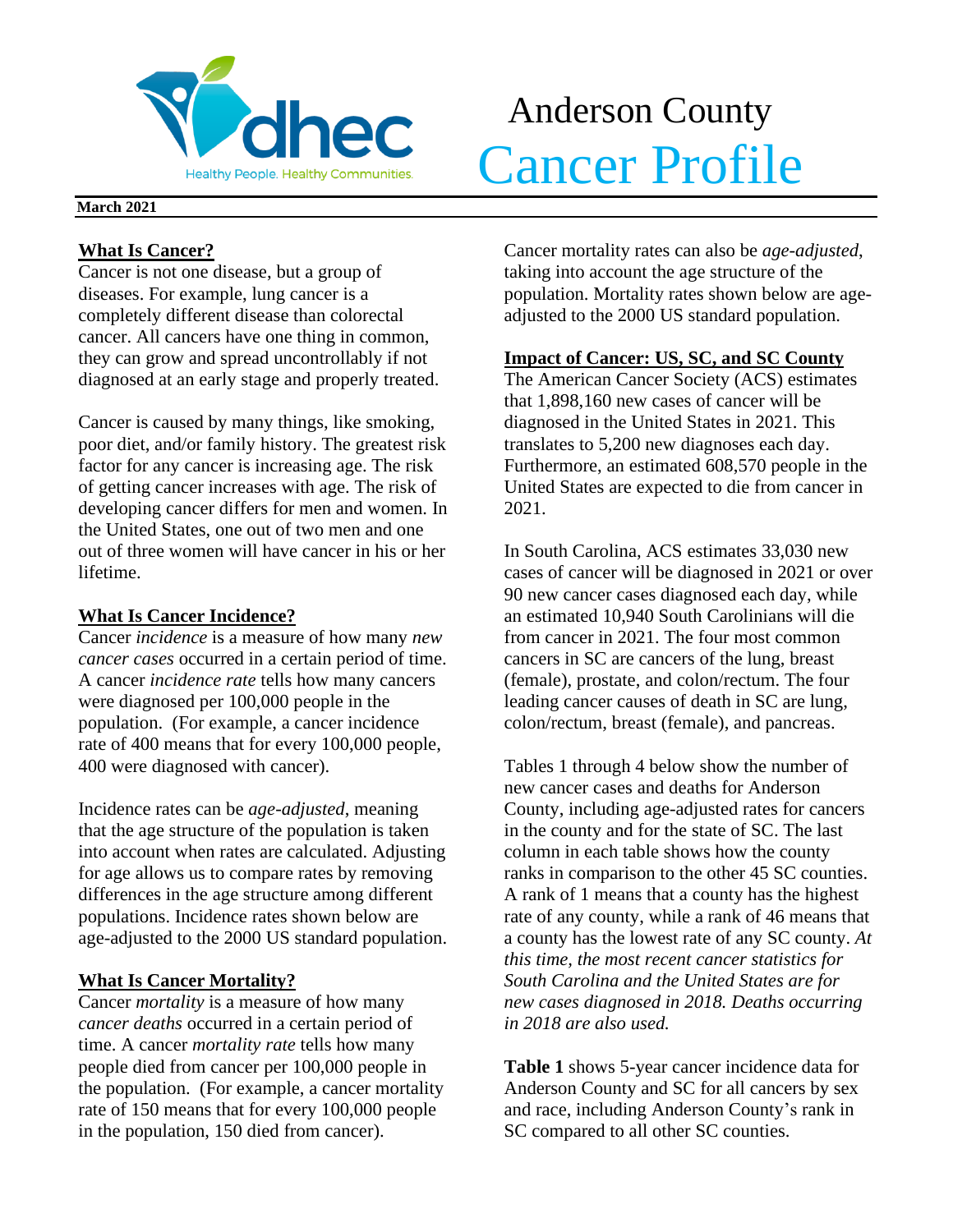| Table 1. Cancer Incidence by Sex and Race, |
|--------------------------------------------|
| 2014-2018, Anderson County and South       |
| Carolina*                                  |

|        | <b>SC</b> | <b>Anderson County</b> |           |           |
|--------|-----------|------------------------|-----------|-----------|
|        | 5-year    | 5-year                 | new       | <b>SC</b> |
|        | rate      | rate                   | $cases^*$ | rank      |
| all    | 450       | 470                    | 1184      | 12        |
| male   | 503       | 539                    | 630       | 11        |
| female | 411       | 420                    | 554       | 17        |
| white  | 452       | 469                    | 1007      | 13        |
| black  | 441       | 472                    | 164       | 9         |

\***Counts are annual averages based on 5 years of data.** 5-year rates are per 100,000 age-adjusted to the 2000 US standard population. Statistics do not include *in situ* cancers, except for bladder. Source: SC Central Cancer Registry. ~ Statistic could not be calculated (small counts).

**Table 2** shows 5-year cancer mortality data for Anderson County and SC for all cancers by sex and race, including Anderson County's rank in SC compared to all other SC counties.

Table 2. Cancer Mortality by Sex and Race, 2014- 2018, Anderson County and South Carolina\*

|        | <b>SC</b> | <b>Anderson County</b> |         |      |
|--------|-----------|------------------------|---------|------|
|        | 5-year    | 5-year                 | lives   | SС   |
|        | rate      | rate                   | $lost*$ | rank |
| all    | 165       | 169                    | 436     | 29   |
| male   | 203       | 215                    | 244     | 25   |
| female | 137       | 136                    | 192     | 34   |
| white  | 160       | 167                    | 371     | 25   |
| black  | 185       | 192                    | 62      | 22   |

\***Counts are annual averages based on 5 years of data.** 5-year rates are per 100,000 age-adjusted to the 2000 US standard population. Sources: SC Central Cancer Registry and SC Vital Records. ~ Statistic could not be calculated (small counts).

**Table 3** shows 5-year cancer incidence data for Anderson County and SC for selected cancers, including Anderson County's rank in SC compared to all other SC counties.

Table 3. Cancer Incidence for Selected Cancers, 2014-2018, Anderson County and South Carolina\*

|                 | SС     | <b>Anderson County</b> |          |           |
|-----------------|--------|------------------------|----------|-----------|
| cancer          | 5-year | 5-year                 | new      | <b>SC</b> |
|                 | rate   | rate                   | $cases*$ | rank      |
| breast          |        |                        |          |           |
| (female)        | 130    | 127                    | 165      | 26        |
| prostate        |        | 105                    |          |           |
| (male)          | 113    |                        | 133      | 28        |
| $l$ ung/        |        |                        |          |           |
| <b>bronchus</b> | 63     | 66                     | 175      | 23        |
| $\text{colon}/$ |        |                        |          |           |
| rectum          | 38     | 46                     | 114      | 13        |
| pancreas        | 14     | 16                     | 42       | 10        |

\***Counts are annual averages based on 5 years of data.** 5-year rates are per 100,000 age-adjusted to the 2000 US standard population. Statistics do not include *in situ* cancers, except for bladder. Source: SC Central Cancer Registry. ~ Statistic could not be calculated (small counts).

**Table 4** shows 5-year cancer mortality data for Anderson County and SC for selected cancers, including Anderson County's rank in SC compared to all other SC counties.

Table 4. Cancer Mortality for Selected Cancers, 2014-2018, Anderson County and South Carolina\*

|                 | SС     | <b>Anderson County</b> |         |      |
|-----------------|--------|------------------------|---------|------|
| cancer          | 5-year | 5-year                 | lives   | SС   |
|                 | rate   | rate                   | $lost*$ | rank |
| breast          | 22     | 19                     | 27      | 38   |
| (female)        |        |                        |         |      |
| prostate        | 22     | 18                     | 18      | 35   |
| (male)          |        |                        |         |      |
| $l$ ung/        | 43     | 47                     | 125     | 18   |
| <b>bronchus</b> |        |                        |         |      |
| $\text{colon}/$ | 14     | 16                     | 40      | 25   |
| rectum          |        |                        |         |      |
| pancreas        | 11     | 14                     | 37      |      |

\***Counts are annual averages based on 5 years of data.** 5-year rates are per 100,000 age-adjusted to the 2000 US standard population. Sources: SC Central Cancer Registry and SC Vital Records. ~ Statistic could not be calculated (small counts).

**Table 5** shows the percentage of cancers diagnosed in early and late stages of disease in Anderson County and SC. Cancers diagnosed in late stages lessen the potential for successful treatment and raise the risk of premature loss of life.